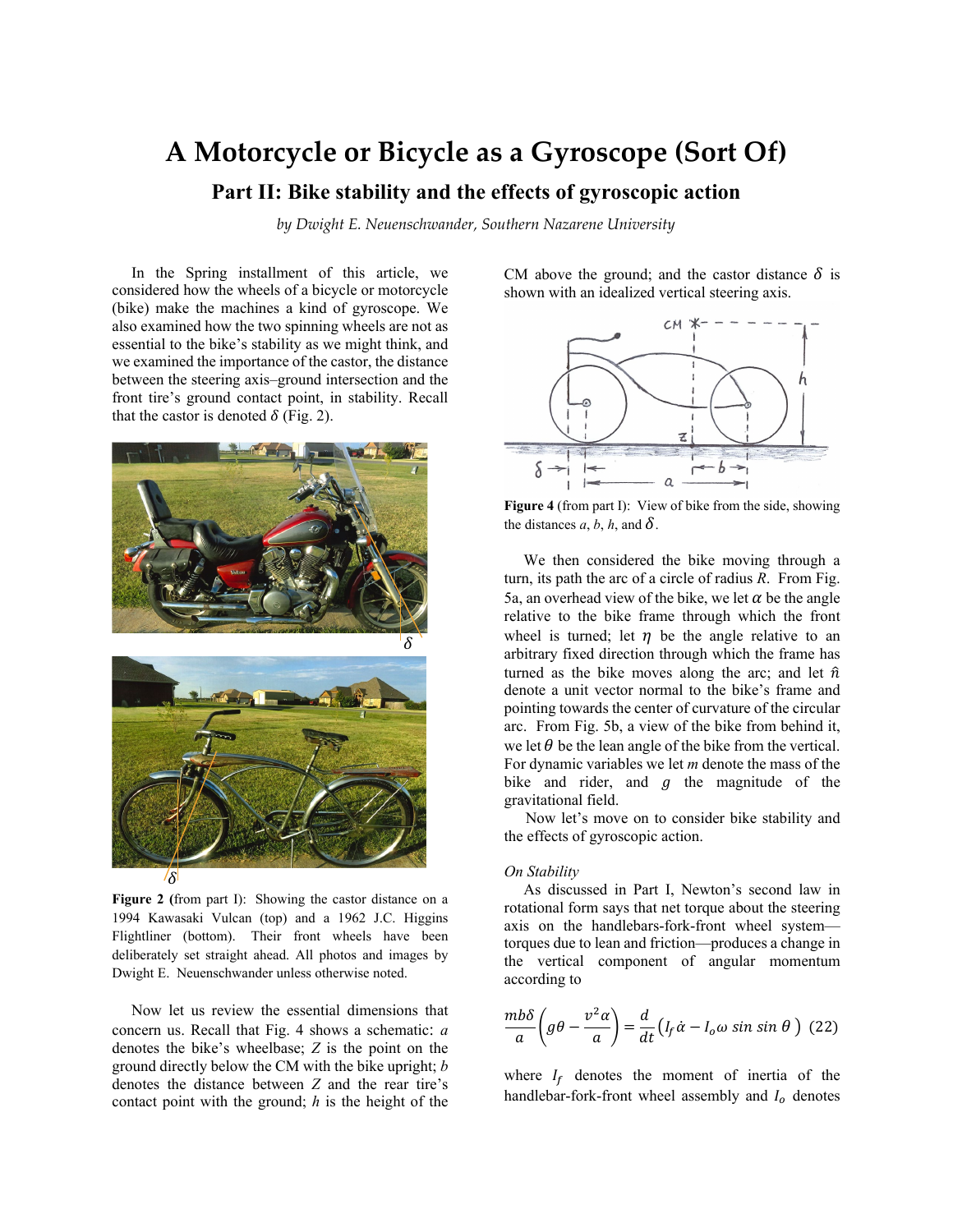the front wheel's moment of inertia about its axle with  $\omega$  the wheel's angular velocity.



**Figure 5** (from part I): View of bike from above, showing angles  $\alpha$  and  $\eta$  and the unit vector  $\hat{\mathbf{n}}$  (left). View of bike from behind it, showing the angle  $\theta$  (right).

 Let us return to Eq. (22) and include the front wheel's moment of inertia about its axle. With  $\sin \theta \approx \theta$  and noting that  $\omega = v/r$  where *r* denotes the front wheel's outer radius, Eq. (22) becomes

$$
\ddot{\alpha} - \mu \left( \theta - \frac{v^2}{g a} \alpha \right) - \gamma v \dot{\theta} = 0 \quad (25)
$$

where we have defined a gyroscopic factor  $\gamma$ 

$$
\gamma \equiv I_o / I_f \, r \tag{26}
$$

and a castor factor

$$
\mu \equiv mgb\delta/al_f \ . \qquad (27)
$$

Suppose the bike travels straight and upright initially, where  $\alpha = 0$  and  $\theta = 0$ . If at some moment  $\theta$ becomes nonzero (while  $\alpha$  and  $\theta$  are still approximately zero) then by Eq. (25) it follows that  $\ddot{\alpha} \neq 0$  and the bike turns in the direction of the lean *because* of the gyroscopic effect,  $\gamma \neq 0$ . Let us also recall Eq. (10) from Part I, which gives the component of the gravitational force in the  $\hat{\boldsymbol{n}}$  direction. Assuming  $\theta$  to be small and neglecting friction, the  $\hat{\boldsymbol{n}}$  component of Newton's Second Law says, with some rearrangement from (10):

$$
\ddot{\theta} - \frac{g}{h} \left( \theta - \frac{v^2}{ga} \alpha \right) + \frac{bv}{ha} \dot{\alpha} = 0. \quad (28)
$$

Eqs. (25) and (28), which reveal dynamic coupling between  $\alpha$  and  $\theta$ , will be our working equations in the considerations that follow.

 Since Jones's experiments with modified bicycles show that gyroscopic effects are not dominant factors for bike stability, let us examine bike stability in the extreme case of  $\gamma = 0$ , which will be followed by the  $y \neq 0$  case in order to see how large a role the gyroscopic factor *does* play.

*Case 1*:  $\nu = 0$ With zero gyroscopic effects Eq. (25) becomes

$$
\ddot{\alpha} = \mu \left( \theta - \frac{v^2}{g a} \alpha \right). \tag{29}
$$

Being proportional to the weight of bike and rider,  $\mu$ is typically quite large. Consequently, if  $\theta - \frac{v^2 a}{ga} > 0$ (e.g., the rider leans with the front wheel initially pointed straight ahead) then  $\alpha$  grows until  $\theta - \frac{v^2 \alpha}{g a} =$ 0. Because  $\theta - \frac{v^2 a}{g a}$  will eventually become zero, let us assume

$$
\theta = \frac{v^2}{ga} \alpha. \tag{30}
$$

With this constraint used in Eq. (28) the equation of motion for  $\theta$  reduces to

$$
\ddot{\theta} + \kappa \dot{\theta} = 0 \tag{31}
$$

where

$$
\kappa \equiv bg/hv. \tag{32}
$$

Denoting the initial lean angular velocity as  $\dot{\theta}(0)$  =  $W<sub>o</sub>$ , Eq. (31) integrates to

$$
\theta(t) = \frac{W_o}{\kappa} (1 - e^{-\kappa t})
$$
\n(33)

from which we obtain the asymptotic lean angle

$$
\theta(\infty) = W_o/\kappa. \tag{34}
$$

Therefore, by Eqs. (30) and (32),

$$
\alpha(\infty) = W_o h a/bv. \tag{35}
$$

Note that  $\theta(\infty)$  and  $\alpha(\infty)$  have the same sign—the front wheel turns in the direction of the lean. The leaning bike stabilizes itself by moving in a circular path of some radius *R*. To determine *R*, when the bike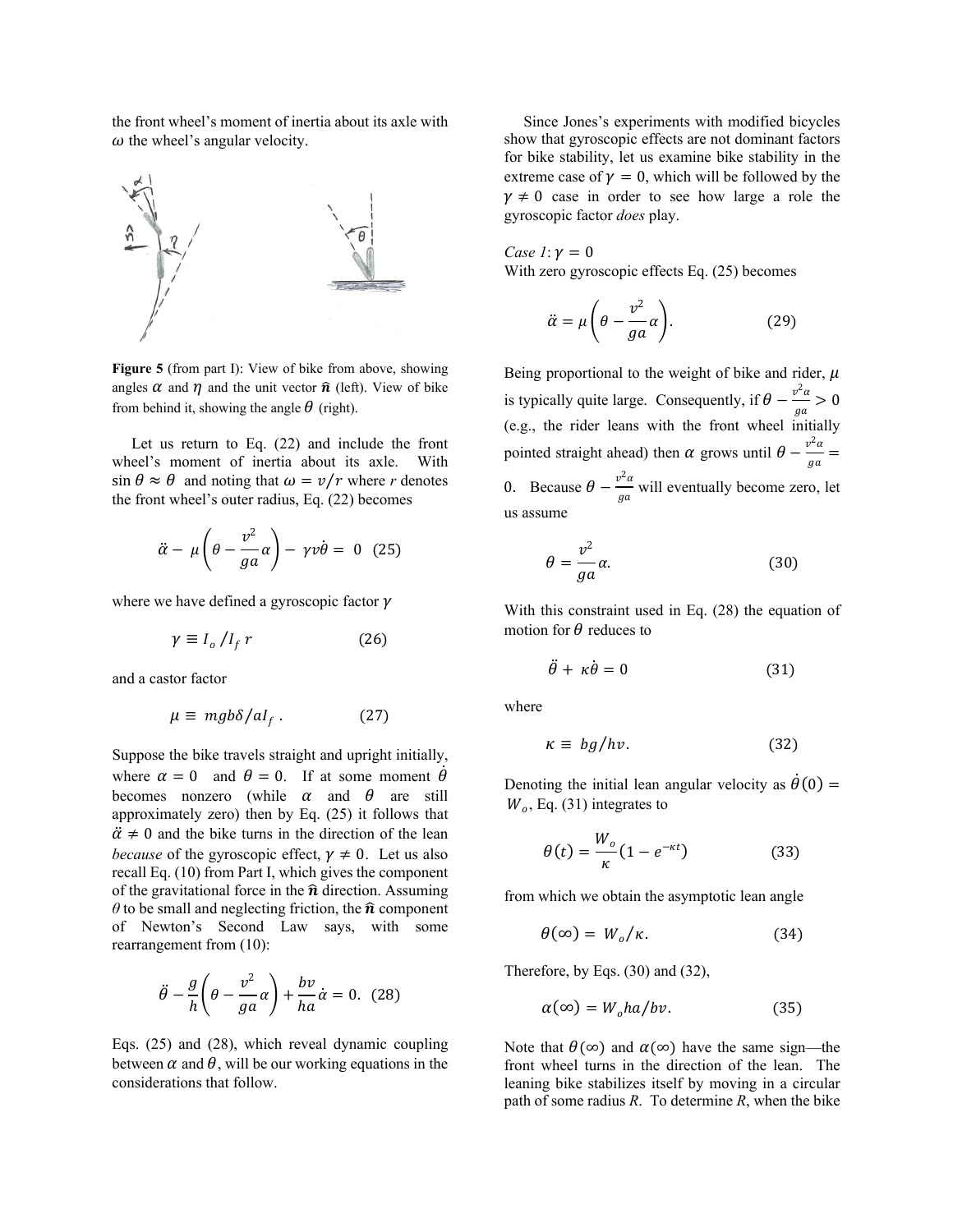has traveled a distance along the circular arc equal to its wheelbase *a*, the bike frame has rotated through the angle  $\alpha = \frac{a}{R}$  (see Eq. 6 in part 1), which by Eq. (35) gives for the circle's radius

$$
R = \frac{bv}{hW_o}.\tag{36}
$$

All of this occurs by assuming  $\gamma = 0$ , i.e., with *no gyroscopic help whatsoever* from the wheels! Clearly the gyroscopic action is not *essential* for turning a motorcycle or a bicycle.

While still in the  $\gamma = 0$  case, let us lift the restriction of Eq. (30) and allow  $\theta - \frac{v^2}{ga} \alpha \neq 0$ . Eq. (25) now becomes

$$
\ddot{\alpha} + \frac{\mu v^2}{ga} \alpha = \mu \theta. \tag{37}
$$

This resembles the equation of a driven undamped harmonic oscillator. According to Eq. (37), if the handlebars are turned at a moment when  $\theta$  passes through zero, then at that moment the front wheel may begin oscillating, because Eq. (37) then describes a simple harmonic oscillator. In that event we have

$$
\alpha(t) \approx \alpha_o \cos(\omega t) \qquad (38)
$$

with angular frequency  $\omega$ ,

$$
\omega = \sqrt{\frac{\mu v^2}{g a}}.
$$
 (39)

 Lowell and McKell tabulate the necessary parameters for a particular bicycle (model not given) and rider.<sup>[2]</sup> For instance, their bike had  $a = 1.0$  m, *b* = 0.33 m, *h* = 1.5 m, *r =* 0.33 m, *m* = 80 kg. They cite  $\mu = 133$  s<sup>-2</sup>, and mention in their acknowledgments that this "Jones couple" was "rather tricky" to measure, I presume because of  $I_f$ . Their bicycle data predicts an oscillation frequency  $\frac{\omega}{2\pi} \approx 2$  Hz at  $v = 3.5$ m/s—low enough for an alert rider to easily make necessary corrections. But the existence of these oscillations opens the door to the possibility of a runaway oscillation, the notorious speed wobble that cyclists (especially racers) encounter in some circumstances.

 How does the front wheel's oscillation affect the lean angle  $\theta$ ? Eq. (28), repeated here with some rearrangement, says

$$
\ddot{\theta} - \frac{g}{h}\theta = -\frac{v}{ha}(v\alpha + b\dot{\alpha}) \qquad (40)
$$

where *h* is the CM height, as described in part 1 of the article. When Eq. (38) holds and  $\alpha$  is oscillatory, then we expect  $\theta$  to also be oscillatory but possibly phaseshifted from  $\alpha$ , because if Eq. (38) holds then Eq. (40) becomes, within a phase factor,

$$
\ddot{\theta} - \frac{g}{h} \theta \approx -\frac{v\alpha_o}{ha} \left[ v \cos{(\omega t)} - b\omega \sin{(\omega t)} \right]. (41)
$$

The complementary solution of Eq. (41) suggests the possibility of a runaway oscillation  $\theta \sim e$ + $t\sqrt{\frac{g}{h}}$  which, fortunately in most riding, does not often arise. Lowell and McKell remark,

*"To summarize, if gyroscopic effects are ignored, the bicycle is almost self-stable. A perturbation tending to push it over results, in the first approximation, merely in the bicycle entering a curved path. However, the bicycle is unstable in the sense that oscillations in tend to grow. In practice, the oscillatory instability would probably not matter; growth is very slow and it is possible that the oscillations would not be noticeable if the rider were anything other than completely inert."* [2]

 Though not *essential* to stability, do gyroscopic effects *contribute* to stability, perhaps to damp out front wheel oscillations? Gyroscopic effects have, surely, *some* effect. Let us probe further by allowing  $\gamma$  to be nonzero.

#### *Case 2:*  $\gamma \neq 0$

Let us return to Eq. (25) with  $\gamma \neq 0$ . Because the rider does not normally *suddenly* jerk the handlebars to a large angle (doing so would be disastrous),  $\ddot{\alpha}$  is very small; let us approximate it as  $\ddot{\alpha} = 0$ , and allow that  $\theta - \frac{v^2}{ga} \alpha \neq 0$ . Now Eq. (25) may be written

$$
\alpha = \frac{ga}{v^2} \left( \theta + \frac{\gamma v}{\mu} \dot{\theta} \right). \tag{42}
$$

Differentiating with respect to time yields:

$$
\dot{\alpha} = \frac{ga}{v^2} \left( \dot{\theta} + \frac{\gamma v}{\mu} \ddot{\theta} \right). \tag{43}
$$

Insert Eqs. (42) and (43) for  $\alpha$  and  $\dot{\alpha}$  into Eq. (28), which becomes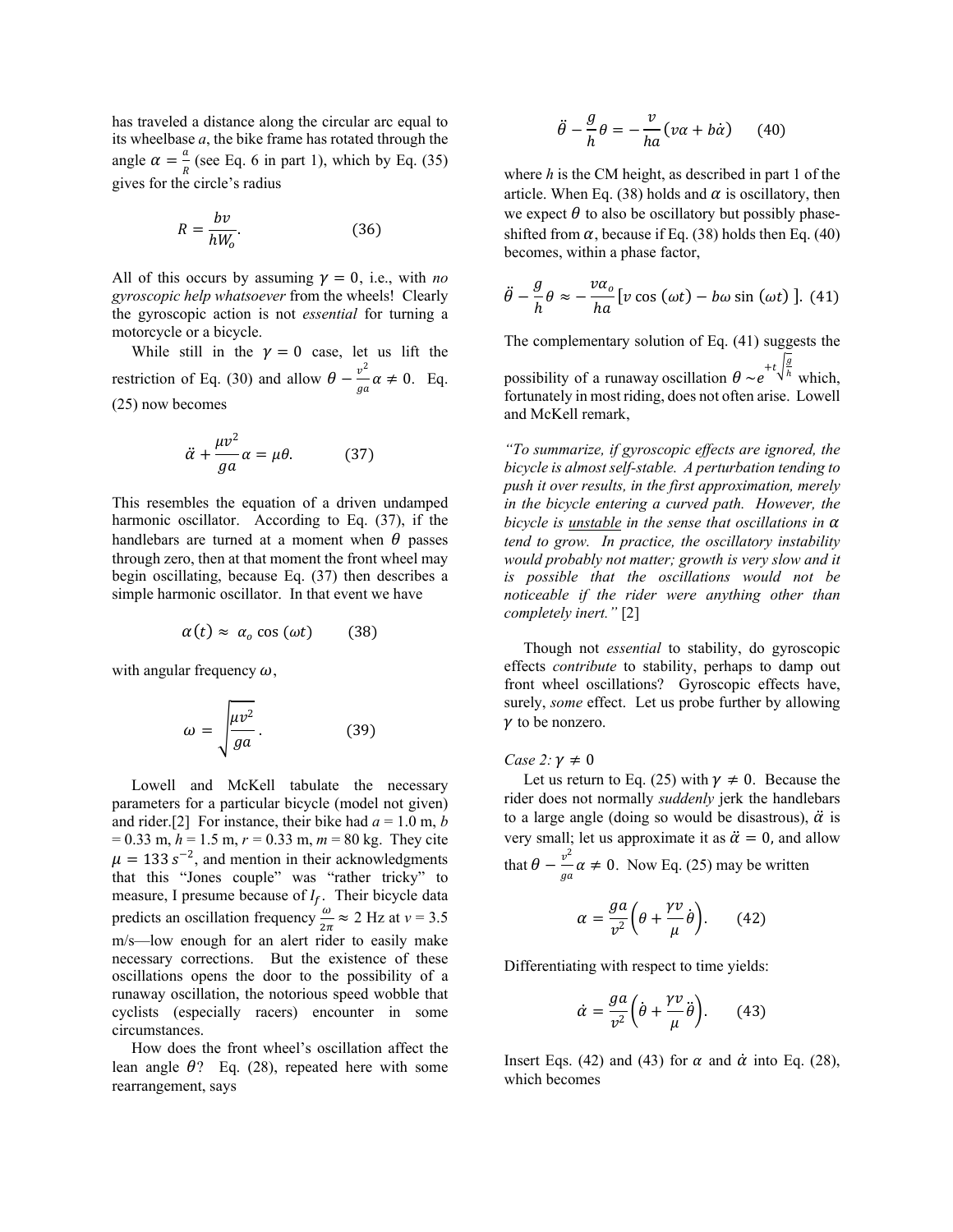$$
\ddot{\theta}\left(1+\frac{\gamma bg}{h\mu}\right)+\frac{gb}{hv}\left(1+\frac{\gamma v^2}{\mu b}\right)\dot{\theta}=0.
$$
 (44)

Eq. (44) integrates to

$$
\theta(t) = \frac{W_o}{\kappa'} \Big( 1 - e^{-\kappa' t} \Big) \qquad (45)
$$

where, in terms of the  $\kappa$  of Eq. (32),

$$
\kappa' = \kappa \left( \frac{1 + \frac{\gamma v^2}{\mu b}}{1 + \frac{\gamma bg}{h \mu}} \right) \equiv \kappa \zeta. \tag{46}
$$

Notice that  $\kappa' = \kappa$  when  $\gamma = 0$ . If  $\zeta > 1$  then  $\theta$ damps to its asymptotic value faster than it does with  $y = 0$ , which means gyroscopic effects *enhance* stability. In Eq. (46)  $\zeta$  exceeds 1 if  $\frac{\gamma v^2}{\mu b} > \frac{\gamma bg}{h\mu}$ , or  $v >$  $b\sqrt{g/h}$ . This inequality is satisfied for  $v > 1$  m/s for the bicycle parameters cited by Lowell & McKell,[2] a minimum velocity easily attained. But if  $\zeta$  < 1, i.e., if  $v < b\sqrt{g/h}$ , then the oscillations damp more slowly than they would if  $\nu = 0$ .

Turning to the effect of  $\gamma$  on oscillations when  $\ddot{\alpha}$  is not negligible, let us recall our working equations for  $\ddot{\alpha}$  and  $\ddot{\theta}$ , Eqs. (25) and (28), repeated here for convenience:

$$
\ddot{\alpha} + \omega^2 \alpha = \mu \theta + \gamma v \dot{\theta} \qquad (47)
$$

where  $\omega^2$  is given by Eq. (39), and

$$
\ddot{\theta} - \frac{g}{h}\theta = -\frac{v}{ha}(v\alpha + b\dot{\alpha}). \tag{48}
$$

If it were not for some contrasting minus signs, it would appear that  $\alpha$  and  $\theta$  are proportional and in phase for all situations in which Eqs. (47) and (48) apply. But despite differing signs, in the complementary solutions of these differential equations (when the right-hand sides are zero) we see intimations of a runaway oscillation:  $\alpha$  could be oscillatory,  $\alpha_c \sim \cos(\omega t)$ , and  $\theta$  could be exponential,  $\theta_c \sim e^{\pm t \sqrt{\frac{g}{h}}}$ .

 Lowell and McKale carried out numerical solutions of Eqs. (47) and (48). They presented their results in graphs of  $\theta$  vs. *t*; qualitative schematic sketches of them are shown in Fig. 10. The dotted curves include no gyroscopic effects  $(y = 0)$  and the solid curves consider nonzero  $\gamma$ ; the red curves are for a faster speed than the black curves. These authors note that "Gyroscopic action is stabilizing in the sense that it results in a smaller (mean) value of  $\theta$ , but destabilizing in the sense that it enhances the oscillatory instability."[2]



**Figure 10**: Schematic of data from Fig. 3 of Ref. 2 showing  $\theta(t)$  for red (fast) and black (slow) velocities. The dotted curves have  $\gamma = 0$  and the solid curves have  $\gamma \neq 0$ .

 Let us see if we can extract an analytic approximation to this behavior. Write Eq. (47) as

$$
\ddot{\alpha} - \gamma v \dot{\theta} + \omega^2 \alpha = \mu \theta. \qquad (49)
$$



**Figure 1** (from part I): Jared Mees and his Indian Scout FTR 750 motorcycle in a controlled power slide during a flattrack race. Photo courtesy of David Hoenig, Flat Trak Fotos.

Consider a bike coming out of a left turn. During a normal left turn the bike leans to the left and the front wheel turns to the left, so that  $\theta > 0$  and  $\alpha > 0$ . In coming out of the normal turn,  $\theta$  and  $\alpha$  both decrease to zero, so  $\dot{\theta} < 0$  and  $\dot{\alpha} < 0$ . When the turn is completed, the bike goes straight and both angles have returned smoothly to zero (if there are no overshoots and oscillations). But in a controlled power slide like the one shown in Fig. 1, during the slide  $\theta > 0$ (leaning to the left) but  $\alpha < 0$  (front wheel turned to the right). In coming out of the slide and heading down the straightaway, the rider returns both angles back to zero. Thus  $\dot{\theta} < 0$  but  $\dot{\alpha} > 0$ . To consider both cases of straightening the bike up when coming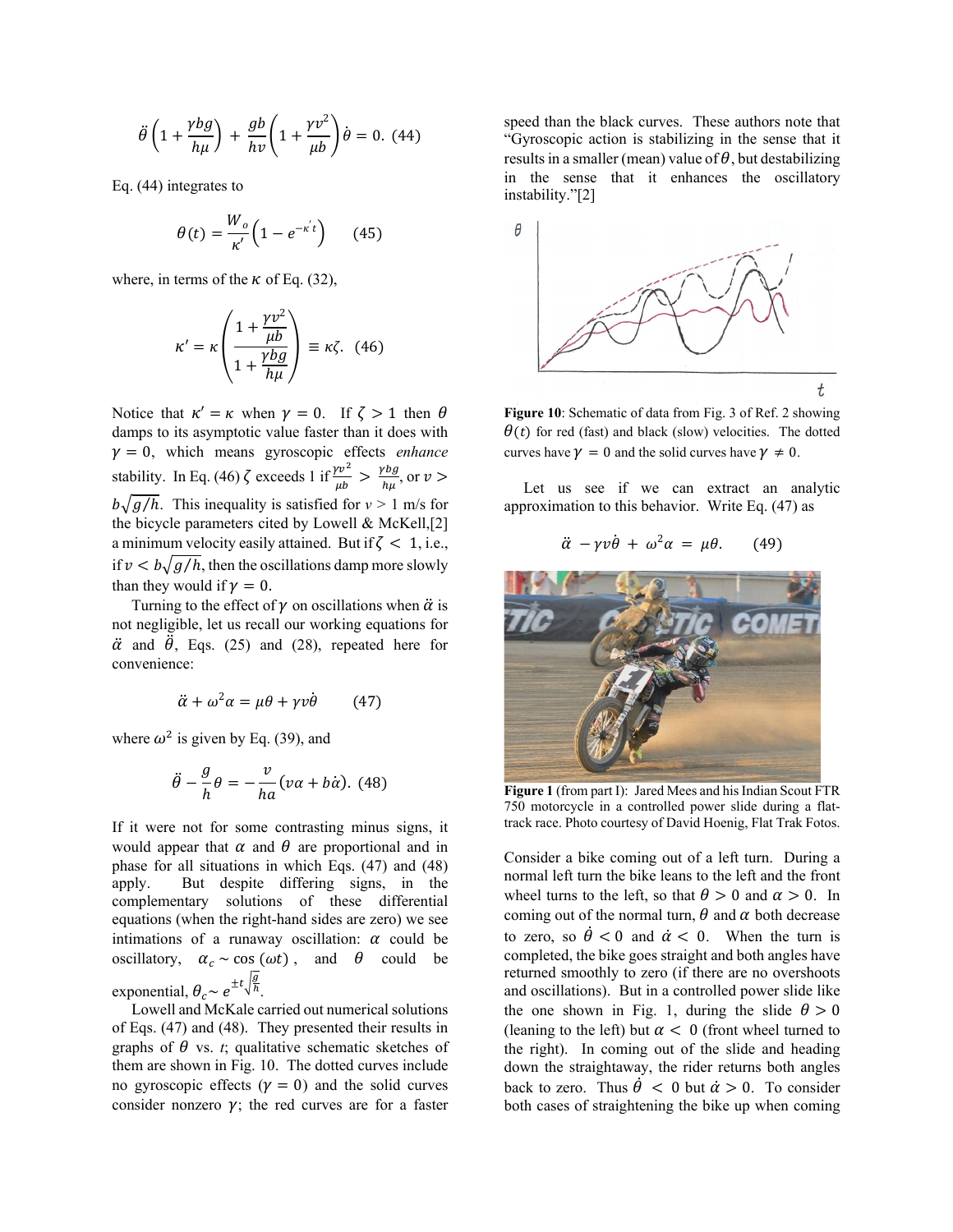out of a turn—a normal turn or a power slide—it may be reasonable to assume that, within a phase shift,

$$
\dot{\theta} = \pm k \dot{\alpha} \tag{50}
$$

for some  $k > 0$ . As the bike approaches  $\theta \approx 0$  Eq. (49) becomes

$$
\ddot{\alpha} \mp 2\beta \dot{\alpha} + \omega^2 \alpha = 0 \qquad (51)
$$

where

$$
\beta \equiv k\gamma v/2. \tag{52}
$$

Parameterizing the solution as  $\alpha(t) \sim e^{\sigma t}$  for some constant  $\sigma$  turns Eq. (51) into

$$
\sigma^2 \mp 2\beta \sigma + \omega^2 = 0 \tag{53}
$$

and solving for  $\sigma$  gives

$$
\alpha(t) \sim e^{\pm \beta t} \exp(\mp t \sqrt{\beta^2 - \omega^2}).
$$
 (54)

If  $\beta^2 < \omega^2$ , i.e. if  $k\gamma v < \omega$ , then  $\sqrt{\beta^2 - \omega^2}$  becomes imaginary which makes  $\exp(\mp t \sqrt{\beta^2 - \omega^2})$ sinusoidal, and in that case

$$
\alpha(t) \sim e^{\pm \beta t} \cos\left(t \sqrt{\omega^2 - \beta^2}\right) \quad (55)
$$

which includes both possibilities of damped or runaway oscillations. By Eq. (50) a similar result holds for  $\theta$ .

 Having experienced a speed wobble or two myself (though not as spectacular as Don Castro's) here is my hypothesis on what may be happening in a speed wobble. As the rider comes out of the slide with  $\theta$  and  $\alpha$  approaching zero, if both angles overshoot their zeroes the rider may for a moment be leaning to the right with the front wheel pointing to the left. Of course, in any riding situation the rider makes corrections continually, but if the overshoots of  $\theta$  and  $\alpha$  are not sufficiently small, some combination of parameters can lead very quickly to an exponentially growing speed wobble (the  $+$  sign in the exponential of Eq. 54).

 Tire shape also has an important effect on bike steering and stability. The cross-section of a car tire is approximately horizontal where it touches the road. But because a bike leans over in turns, the crosssections of motorcycle and bicycle tires are rounded. Thus during the lean significant tire surface still contacts the road, contact so necessary for maintaining the frictional force between tire and road. In addition, the tires of a car or non-leaning bike roll like cylinders, but when a bike leans its tires behave more like rolling cones (Fig. 11)[1]—the trajectory turns in the direction of the cone's smaller end.



Figure. 11: Because of its rounded cross-section, a rolling leaning tire behaves like a cone, helping the bike turn.

 When riding a bicycle or motorcycle, one must pay sharp attention to other traffic, road conditions, and being visible (assume you are invisible). However, when traffic is minimal and there are no woods next to the road that might conceal foraging deer, you can meditate on some interesting physics of the stability and steering of bikes. Ride safe! •



**Figure 12:** When leaning on the kickstand a bike's front wheel turns into the lean, as illustrated with a 2006 Yamaha Royal Star Midnight Venture near Pie Town, New Mexico.

#### **Acknowledgment**

I thank David Hoenig and Kathy Hoenig of Flat Trak Fotos for graciously granting permission to use the photo in Fig. 1.

This article offers a drastic revision of the Summer 2003 *Radiations* Elegant Connections article, which was ridiculously over-simplified.

Part I of this revised article is available on the *Radiations* website,

*www.sigmapisigma.org/sigmapisigma/radiations/spri ng/2021/motorcycle-or-bicycle-gyroscope-sort.*